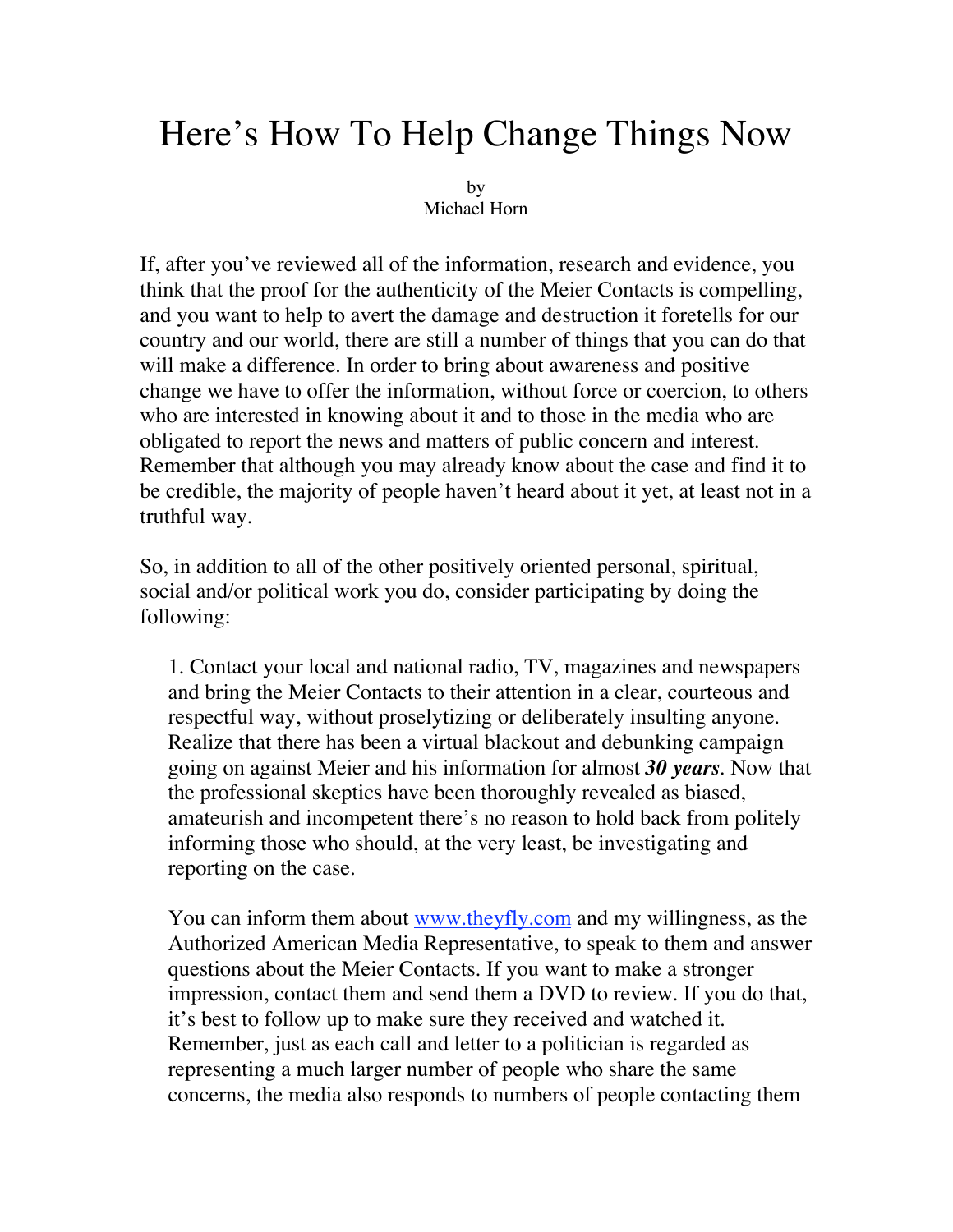about a particular issue. I will provide a list of the current top mainstream radio talk shows in the country at the bottom of this page.

2. Learn about the Salome Peace Meditation, its origin, meaning and how you can participate in it along with thousands of other people on Earth…and billions of extraterrestrial humans who, we are told, participate regularly on our behalf. Read the information about the meditation on the DVD and here on my site and also look for further information at: www.figu.org/us You may also want to consider that the Peace Symbol we are most familiar with is, according to the Plejaren, actually *inverted* and expresses a more sword-like, militant intention than the upward opening, more tree-like version. This is said to be significant in terms of how such symbols register on the unconscious. You don't have to believe any of this, investigate and think about it for yourself.

3. Communicate with other people worldwide who are interested in discussing the information in the Meier Contacts at the FIGU Forum at: http://www.figu.org/cgi-local/forum/us/discus.cgi This is an excellent place to discuss and learn about all aspects of the Meier Contacts and the Plejaren information. You'll discover people all over the world who share the same interests and concerns as you do, some who may live much closer to you than you think, and all of us are connected virtually instantaneously through the forum anyway. You may even want to join or create a study group regarding the Meier Contacts; some of the forum members already participate in such study groups.

While you may never have thought about it this way, your active, purposeful participation in contacting the media, in the Salome Peace Meditation and on the discussion forum could contribute every bit as much (or maybe even more) to significant, positive change in the country, and the world, than is even made through voting, where the choices and possibilities have already been defined and determined to a large degree. And, while you certainly should exercise your right to vote as you choose, expanding your sphere of knowledge and influence by acting as a self-responsible, truth-seeking person sets a positive and inspiring, living example for others.

The three steps above are by no means the only ones to take; consider them springboards to action. Be creative, contemplate, dream and imagine how you can contribute in your own way and with others. It's much better to be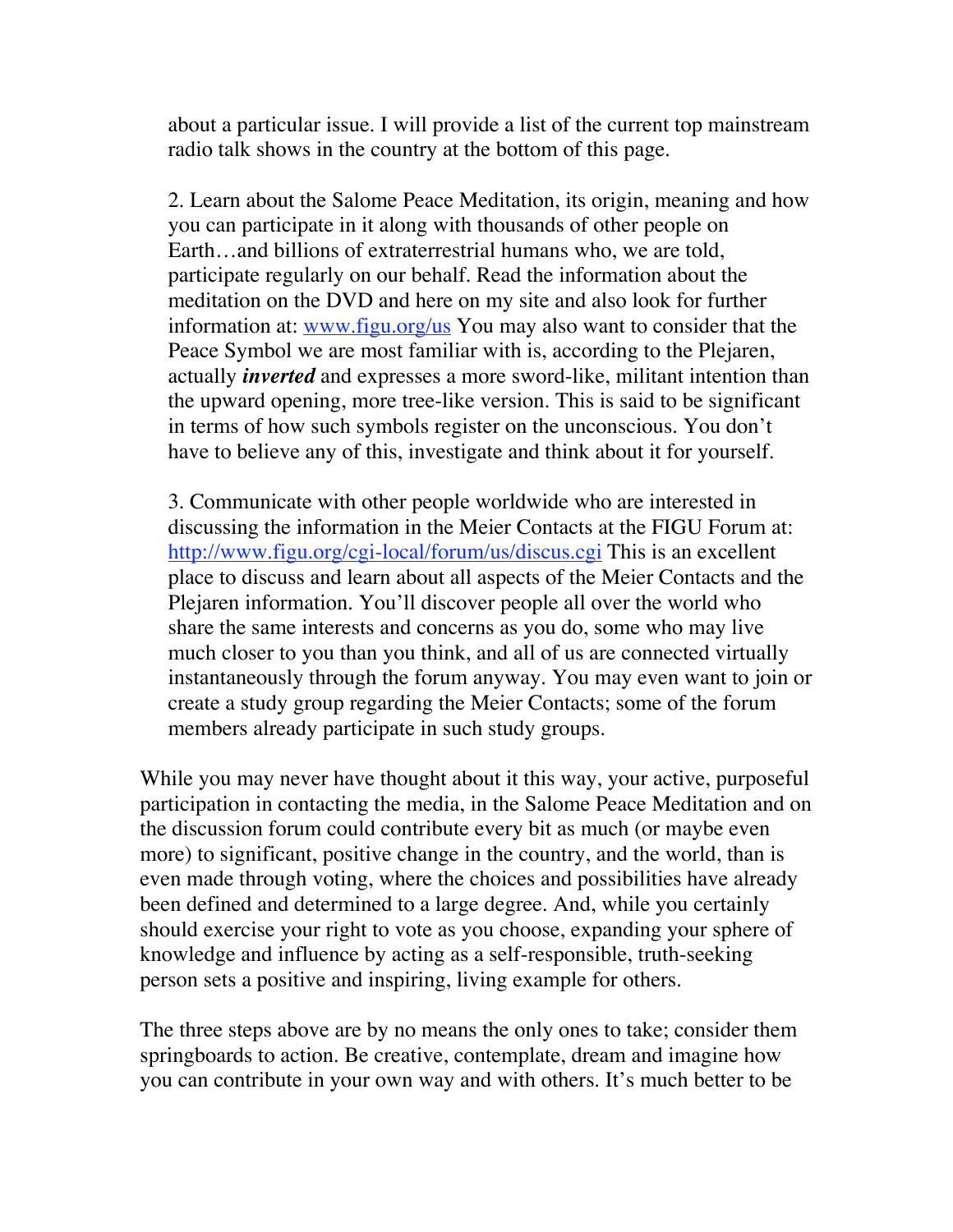an active participant in creating positive change than to believe and behave as

a passive victim of so-called outside forces.

Remember, prophecies are warnings, they are changeable…if we have the mind to reason and the will to act.

| RANK, !!!!!!! HOST, !!!!!!!!!!! PRODUCER, ! PHONE<br>!!!!!!!!!!!!!!! ADDRESS |                                                                                                                 |  |
|------------------------------------------------------------------------------|-----------------------------------------------------------------------------------------------------------------|--|
| #1                                                                           | Sean Hannity, James Grisham, 212-613-3800<br>WABC, 2 Penn Plaza, 17th Fl., New York, NY 10121                   |  |
| #2                                                                           | Howard Stern, Gary Del'Abate, 212-314-9230<br>WXRK, 40 W. 57th St., 14th Fl., New York, NY, 10019               |  |
| #3                                                                           | Dr. Laura, Fax pitches to 818-461-5140, 818-377-5300<br>Premiere, 15260 Ventura Bl-500, Sherman Oaks, CA, 91403 |  |
| #4                                                                           | Michael Savage, Beowulf, 541-664-8827<br>Talk America, 724 E. Pine St., Central Point, OR 97502                 |  |
| #5                                                                           | George Noory, Lisa Lyon, 541-955-0100<br>Premiere, 777 NE 7th St., Grants Pass, OR, 97526                       |  |
| #6                                                                           | Bill O'Reilly, Ron Mitchell, 212-301-3000<br>Fox News, 1211 6th Ave., New York, NY 10036                        |  |
| #7                                                                           | Glenn Beck, Stu Burguiere, 610-617-2033<br>WPHT, 10 Monument Rd., Bala Cynwyd, PA, 19004                        |  |
| #8                                                                           | Jim Bohannon, Kevin Delany, 202-457-7997<br>Westwood One, 220 'M' NW, Washington DC, 20036                      |  |
| #9                                                                           | Don Imus,<br>Bernard McGuirk,<br>718-706-7690                                                                   |  |